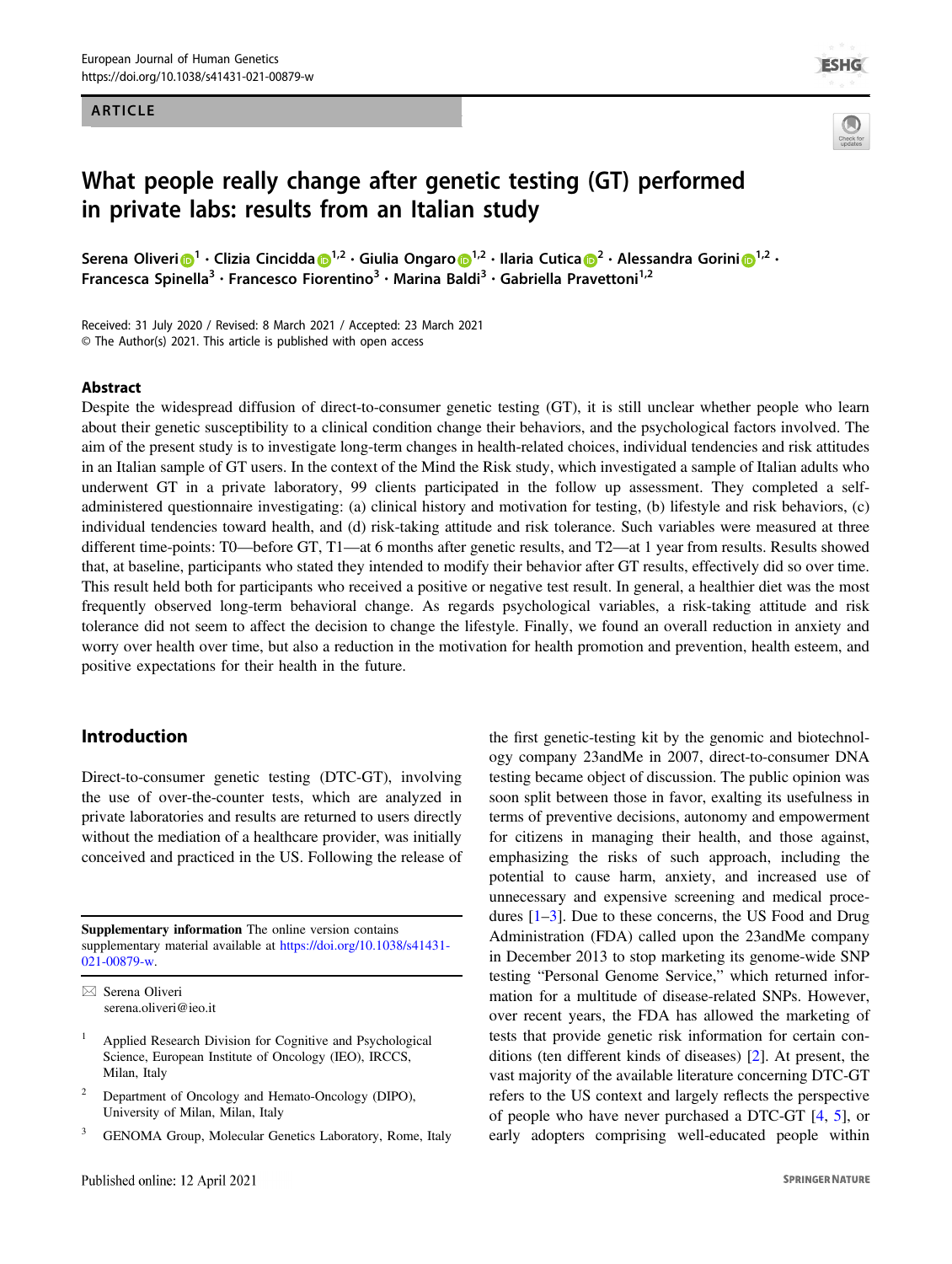the scientific community (engineers, biologists, health, and technology experts) who are knowledgeable about technoscientific innovations  $[6–8]$  $[6–8]$  $[6–8]$  $[6–8]$ . In the last 10 years, genetic tests, which are marketed directly to the community, have made their appearance worldwide, spreading to several countries and cultures and also establishing themselves among European users—who are largely different from the US "early adopters" in terms of scientific literacy and background [\[9](#page-9-0)]. Prior to this, DTC-GT had been rather unknown in Europe due to several reasons, including the lack of EU or national legislative regulations specifically related to DTC-GT [[10\]](#page-9-0), and the custom to restrict access to genetic tests to expert physicians/professionals.

As genetic testing (GT) became increasingly available to the public, one of the questions that arose within the scientific community was: why should people be interested in undergoing GT  $[11-13]$  $[11-13]$  $[11-13]$  $[11-13]$ . The hypothesis and sometimes evidence, was that a negative test result could eliminate the need for unnecessary checkups and screening tests, and that a positive test result could help people make better informed decisions on how to manage their health. Testing also provides individuals with a reason to avoid or cope with manageable factors in order to counterbalance their risk through screening and treatment options [\[14](#page-9-0)]. On the other hand, carrier disease screenings can help people make decisions about having children [[15,](#page-9-0) [16\]](#page-9-0).

Nevertheless, awareness of health management possibilities does not automatically translate into awareness of health responsibility, important life decisions, or lifestyle changes. A recent meta-analysis [[17\]](#page-9-0) showed that, when GT is offered directly to consumers without additional lifestyle counseling, the effects on behavioral changes are modest, even if one quarter of the overall DTC-GT users reported that they made at least one "positive" change in their health behavior (diet, exercise, and sharing results or checkups with clinicians). However, the studies considered in this meta-analysis did not sketch a clear picture of long-term behavioral changes: only a few studies considered the psychological variables that might influence the way people react, advanced from genetic results, or followed-up on consumers to monitor their decisions.

As regards factors influencing short-term reactions and changes, several studies have revealed that sociodemographic aspects, such as parenthood, the family or personal history of disease, life experiences, beliefs and individual characteristics (such as internal vs. external attribution of risk) affect the way people understand results and formulate decisions related to their health and risk [\[13](#page-9-0), [18](#page-9-0)–[23\]](#page-10-0). Individual differences in disease perceptions (seriousness and controllability) influence psychological outcomes following DTC-GT [\[24](#page-10-0)], even though, generally speaking, the psychological impact of the genetic test has been widely demonstrated not to be harmful [[2,](#page-9-0) [13](#page-9-0), [14](#page-9-0), [17](#page-9-0)].

With regard to the European context and particularly the Italian population, in a preliminary study conducted by Oliveri et al. [\[19](#page-9-0)] the general public expressed a wide interest and evaluated DTC-GT as a useful tool for disease prevention. This, despite the worry that GT results could affect their life planning without having relevant clinical utility in some cases [\[19](#page-9-0)]. However, Italian citizens demonstrated enormous trust in the paternalistic figure of the doctor who makes all the main decisions concerning patients' health and the management of data in genetics [\[19](#page-9-0)]. Wöhlke et al. compared Italian and German samples of GT users [\[25](#page-10-0)], showing that Italians are higher value to genetic risk information in terms of prevention for themselves and their family. Italian GT users, more than German users, believed that they could counterbalance a genetic predisposition with preventive measures. Another interesting cultural difference concerned the perception of genetic information as providing certainty, which was supported by about three-quarters of German participants, and to a much lesser degree, by Italian respondents. Thus, Italians seem to not expect certain information from GT results regarding future health conditions, but consider these results as a useful indication to actively face the risk.

The present research is the continuation of a study that began in February 2016 (Mind the Risk Project, see "Funding" and "Materials and methods") and ended in 2019. In this investigation, a sample of Italian adults underwent GT through a private laboratory. They consented to answering a survey related to their socio-demographic profile, their motivations, health-related habits, health orientation, and psychological tendencies. Extensive literature, together with the specific purposes of this investigation and the main results at baseline (the time before undergoing GT), were already described in two recently published contributions [[26,](#page-10-0) [27\]](#page-10-0). Results described in Oliveri et al. [\[26](#page-10-0)] showed that Italian GT users were overall welleducated and predominantly female (82.2%—reflecting the fact that (i) most participants were requesting analyses for BRCA1/2 or fertility problems or multiple miscarriages, and (ii) males usually have higher privacy concerns hindering their availability to participate in this kind of survey). In addition, physicians were their main source of information and managed their genetic results. Taken together, these results stress the importance of the relationship between doctor and patient in the Italian culture, and suggest that in Italy the DTC-GT pure phenomenon is less widespread compared to the US context. We should consider that, over time, the pure model of DTC-GT evolved in different formats, with companies/labs offering services, which span from optional genetic counseling to tests solely delivered through licensed (i.e., physicians order the kits from the company and distribute them to their patients). For this reason, Prainsack and Vayena [\[28](#page-10-0)] suggest that, rather than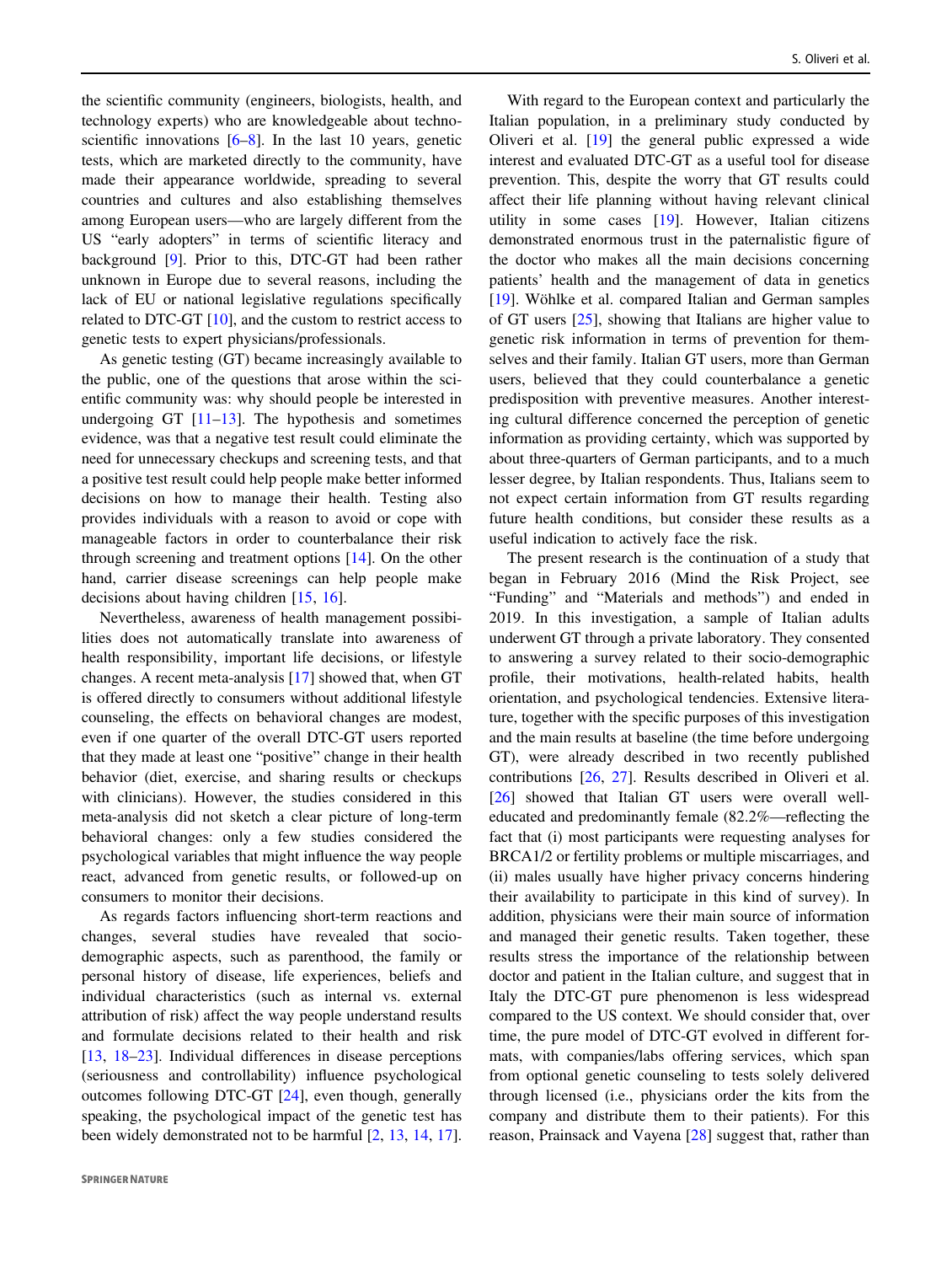referring to a single "DTC model" it would be more appropriate to talk about a cluster of practices under the label of "beyond-the-clinic" genomics.

Finally, results from Oliveri et al. [[26\]](#page-10-0) reported that the majority of participants had a family history or personal experience with a disease and consequently were willing to look for a clinical answer in their genetic makeup. Genetic screening was considered useful for adopting behaviors that may prevent disease onset, for knowing the "real health status," for adopting health-related behaviors and for motivating a change in behavior after results (healthier diet, exercise and medical checks).

In Oliveri et al. [[27\]](#page-10-0), further analysis related to the psycho-decisional profile of the Italian sample of GT users was described, as well as the interactions on the selfperception of poor health and screening habits. A family history of disease resulted to be more likely to determine the intention for lifestyle changes after receiving genetic risk information [[27\]](#page-10-0). From a psychological perspective, our participants were motivated to preserve their well-being; they felt responsible for their health, they were neither pessimistic nor optimistic toward negative occurrences, and they were scarcely inclined to take high risks in their lives. Participants who had previously suffered from a disease tended to be less tolerant of the uncertainty of future negative events, and consequently were more likely to seek genetic risk information to reduce this uncertainty and counterbalance their risk.

This research aims to investigate experiences and decisions over time (after GT results) in this sample of Italian GT users. This article also describes long-term changes in health-related choices, individual tendencies, risk attitudes, and preferences.

Results from this investigation may provide relevant information to stakeholders, in order to truly enhance individual empowerment toward genetic risk information management.

# Materials and methods

## Participants

One hundred and fifty-two clients of GenomaLab, a private laboratory located in Rome and Milan, who underwent a genetic test or panel, were invited and agreed to participate in the Mind the Risk International Study. Mind the Risk is a joint European research program dedicated to the investigation of the psychological and social implications of providing genetic risk information (Mind the risk—ethical, psychological, and social implications of provision of risk information from genetic and related technologies. A joint European research program, funded by The Swedish Foundation for Humanities and Social Sciences (Grant No. M13-0260:1)). As stated in the introduction, the socio-demographic results at baseline of this sample of Italian GT users and their psychological profile, motivations and health orientation, were already discussed in previous published contributions [[26](#page-10-0), [27](#page-10-0)].

Among the 152 clients enrolled at baseline, ninety-nine participants completed the follow-up evaluations (response rate 65.1%) investigated in this contribution. The final cohort of 99 participants was mainly composed of females  $(87.9\%, f = 87; m = 12)$ , with an age ranging from 18 to 68 years (mean  $= 42.05$ ; SD  $= 11.31$ ). Overall recruitment lasted from February 2016 to September 2017 and the follow up from August 2016 to September 2018. Each participant's data were anonymized and associated with an ID code. The same code was associated with the genetic analysis performed in order to enable pairing with the results received by participants. For analysis purposes, we defined genetic results as "positive" when a variant for a particular clinical condition was detected and "negative" when the investigated variants were not present.

Description of the lab, procedure, measures, and data analysis was moved to the Supplementary Material.

## Results

# Socio-demographic aspects and clinical aspects at baseline

Table [1](#page-3-0) provides a detailed description of the sociodemographic characteristics of the 99 Italian GT users who underwent GT via GenomaLab and completed follow up evaluations.

At the time of testing, 37.4% were suffering from physical disease and 18.2% stated that they had psychological health issues (anxiety, sleep disorders, or depression). 30.3% had suffered from a disease in the past and more than half of the samples stated that they had experienced an important disease of a significant relative (60.6%). 27.3% acknowledged that they had a hereditary/genetic disease history whereas 36.4% did not have enough information to report the presence of hereditary disease in the family. The majority of participants underwent GT for food intolerance (35.4%), cancer susceptibility (23.2%), and reproductive problems (34.3%) (e.g., infertility or multiple miscarriage); other reasons are shown in Table [2.](#page-3-0) In particular, the main GT category was related to nutrigenomics, celiac disease, thrombophilia, and BRCA1/2. A total of 61 participants received a positive result (variant detected) whereas 38 received a negative result. Clients were in contact with GenomaLab through their physician (38.4% with the doctor as mediator and 20.2% in direct contact with the lab but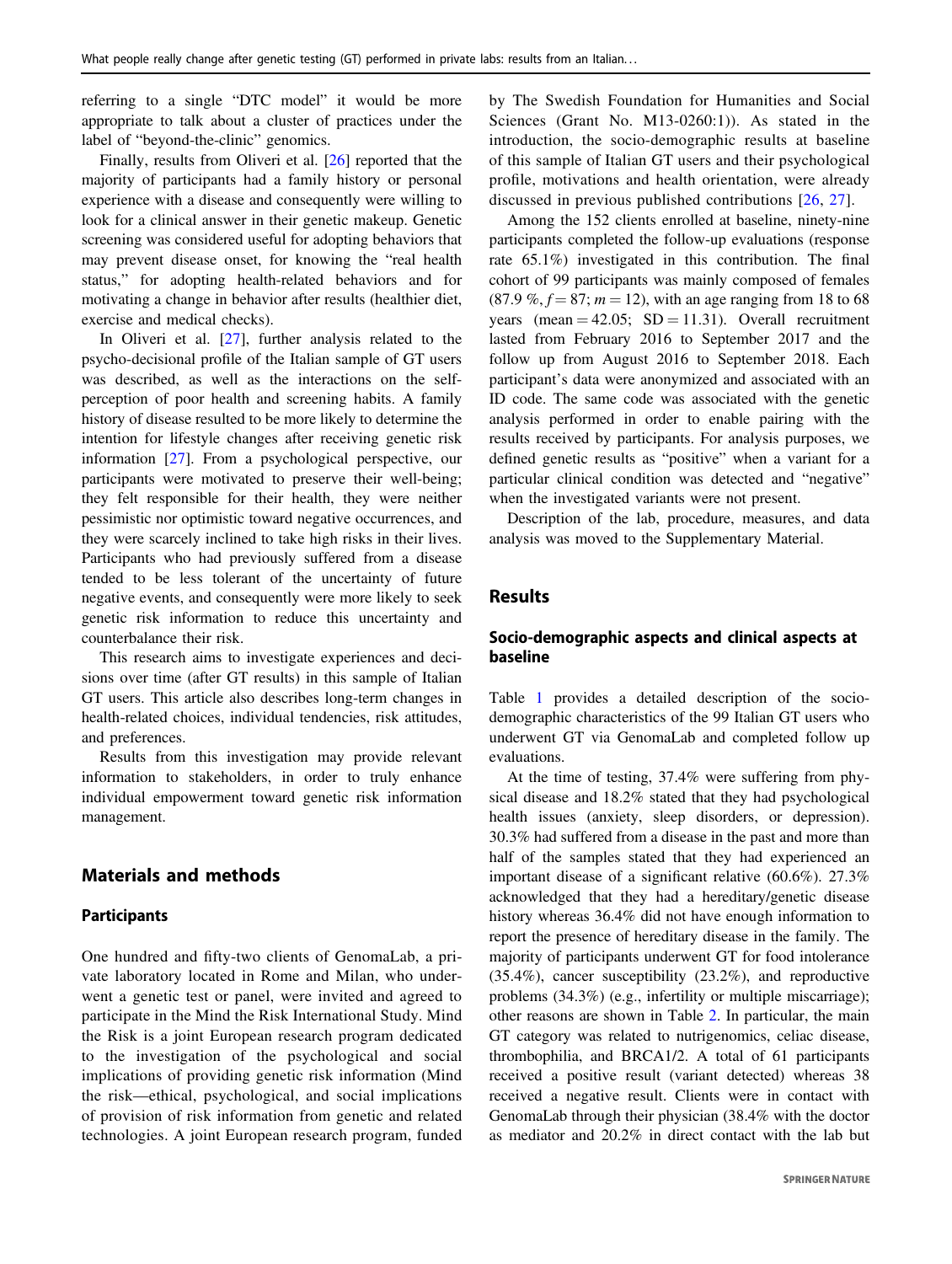<span id="page-3-0"></span>

| Table 1 Socio-demographic variables. |  |
|--------------------------------------|--|
|--------------------------------------|--|

| Socio-demographic variables                  | $N(\%)$       |  |  |
|----------------------------------------------|---------------|--|--|
| Sex                                          |               |  |  |
| Male                                         | $12(12.1\%)$  |  |  |
| Female                                       | 87 (87.9%)    |  |  |
| <b>Marital Status</b>                        |               |  |  |
| Single                                       | 13 (13.3%)    |  |  |
| Engaged in a relationship or live-in-partner | 26(26.5%)     |  |  |
| Married                                      | 57 (58.2%)    |  |  |
| Separated/divorced                           | 1(1%)         |  |  |
| Widowed                                      | 1(1%)         |  |  |
| <b>Educational</b> level                     |               |  |  |
| No education                                 | 1(1%)         |  |  |
| Primary school                               | 2(2%)         |  |  |
| High school                                  | 44 (44.5%)    |  |  |
| Master degree                                | 41 (41.4%)    |  |  |
| Postgraduate                                 | 11 $(11.1\%)$ |  |  |
| Current employment                           |               |  |  |
| School student                               | 1(1%)         |  |  |
| University student                           | $5(5.1\%)$    |  |  |
| Not working but looking for a job            | 4 $(4%)$      |  |  |
| Not working and not looking for a job        | 3(3%)         |  |  |
| Housewife                                    | $6(6.1\%)$    |  |  |
| Laborer                                      | 1(1%)         |  |  |
| Fixed-term work                              | $5(5.1\%)$    |  |  |
| Office work                                  | 40 (40.4%)    |  |  |
| Freelance professional                       | 25 (25.3%)    |  |  |
| Retired                                      | $5(5.1\%)$    |  |  |
| Manager                                      | 2(2%)         |  |  |
| Entrepreneur                                 | 2(2%)         |  |  |
| Parenthood                                   |               |  |  |
| Yes                                          | 47 (47.5%)    |  |  |
| N <sub>0</sub>                               | 50 (50.5%)    |  |  |
|                                              | Mean (SD)     |  |  |
| Age                                          | 42.05 (11.31) |  |  |

with the help of their physicians). 35.4% of participants were in direct contact with the lab, which handled their results and provided its counseling services.

We asked about their main dietary habits and physical activity: the majority of clients (58.2%) reported that they followed a Mediterranean diet, whereas 23.5% followed a vegetarian diet; 21.1% reported that they practised vigorous physical activity, 53.3% moderate physical activity and only 21.1% low physical activity (4.4% did not practise any physical activity). 56.7% of participants had never smoked while 23.2% were former smokers; only 19.6% were currently smokers. This data depict a sample that is really mindful toward an overall healthy lifestyle.

Table 2 Reasons for undergoing GT reported by clients.

|                                 | $N(\%)$        |
|---------------------------------|----------------|
| Type of genetic testing         |                |
| Food intolerance                | 35 (35.4%)     |
| Reproductive choice/infertility | 34 (34.3%)     |
| Cancer susceptibility           | $23(23.2\%)$   |
| Huntington disease              | 1(1%)          |
| <b>Hemocromatosis</b>           | 1(1%)          |
| Lipid metabolism                | 3(3%)          |
| Macular degeneration (AMD)      | $1(1\%)$       |
| Bone metabolism                 | $1(1\%)$       |
| Genetic-testing result          |                |
| Positive                        | 61 $(61.62\%)$ |
| Negative                        | 38 (38.38%)    |

Furthermore, results showed that Italian clients had a low propensity toward very high risks  $(M = 2.58; SD = 1.75)$ and around half of participants showed an overall low risk tolerance (38.5% very low risk tolerance and 14.3% low risk tolerance). These aspects are also attributable to their tendencies toward health.

# Follow-up comparison of behaviors and GT results, risk tolerance, or overconfidence

At baseline, 71.4% of clients declared their intention to change their lifestyle following GT results, whereas 29.6% stated they had no intention of making changes. At the 6 month follow-up (T1) from results, 50.8% of people who received a positive result reported that they had modified their lifestyle, while the percentage at 1 year was 62.3% (N38) (all statistical values regardless of significance are provided in Table S1). Among people who received negative results, 21% changed their lifestyle after 6 months from the disclosure of results, and the percentage at 1 year was 28.9% ( $N = 11$ ) (Table S1).

A more detailed analysis of the characteristics of subjects who effectively changed something in their lifestyle at 1 year, controlling for the positive/negative result, demonstrated that these were already motivated to change, even before undergoing the blood sample for the genetic analysis (baseline). In fact, they changed their lifestyle independently of whether they received a positive or negative result. Among the 38 subjects who received a positive result and effectively modified their lifestyle at 1 year, 33 subjects also answered "yes" when asked at baseline "Do you think you will change your lifestyle after receiving your genetic test results?"

We considered the interaction between test-type\*testresult in order to verify if positive or negative result in a specific type of GT had a higher impact on lifestyle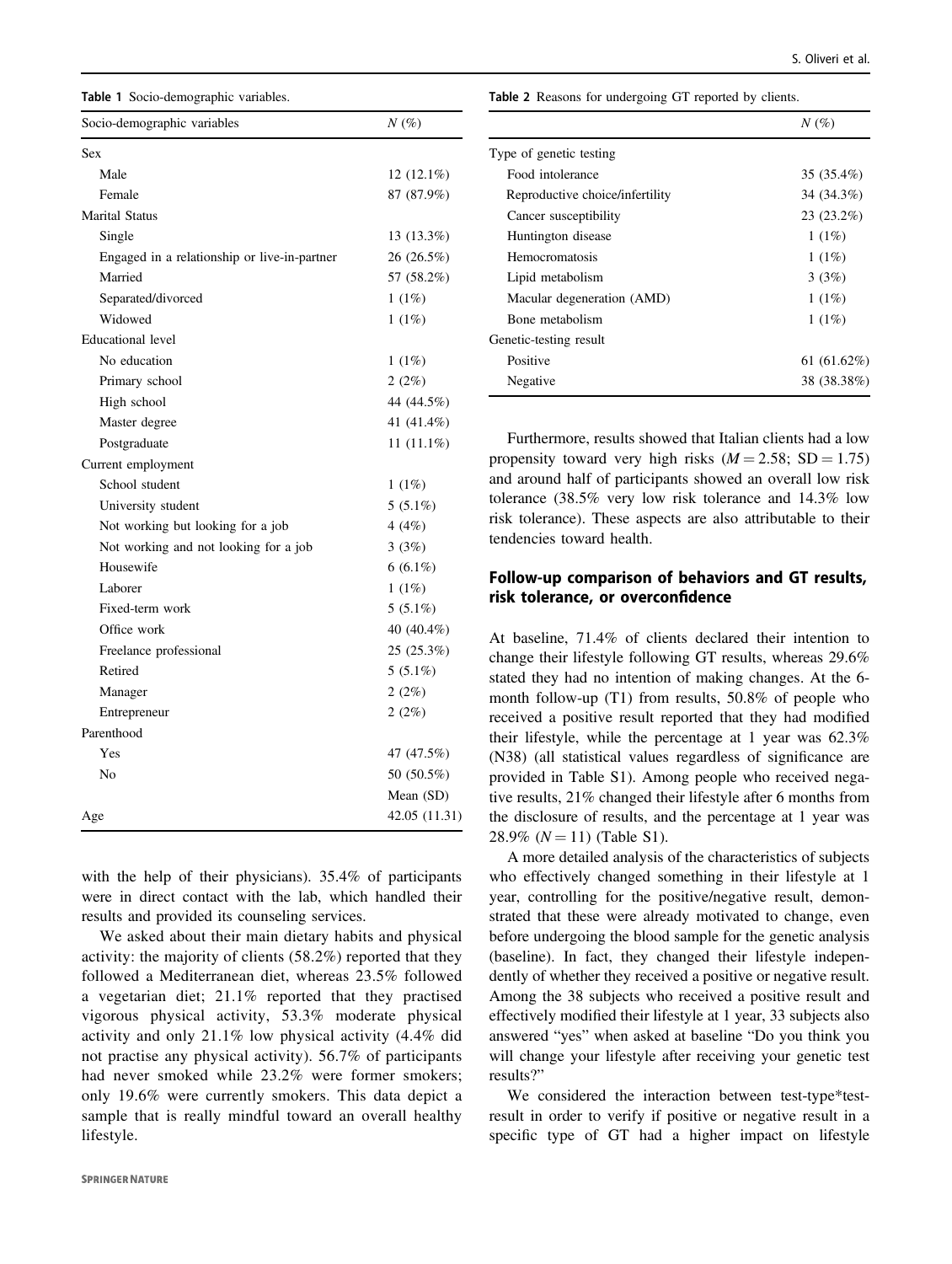changing after 6 months and 1 year. Contingency tables and Chi-square tests showed that results in food intolerance testing had a significant influence in lifestyle changes at 6 months  $[X^2 (5) = 17.159; p = 0.004]$  and after 1 year  $[X^2 (5) = 21.910$ ;  $p = 0.001$ ). As showed in Table 3, at 6 months about 75% of participants who received a positive result for food intolerance changed their lifestyle (adjusted residuals  $= -3.3$ ), at 1 year they were 87.5% (adjusted residuals  $= 3.6$ ). Whereas, seven participants over eight who received a negative result did not change anything at 6 month and 1 year (adjusted residuals  $= 2.6$ ). Contingency table also showed that clients who received negative results at cancer susceptibility testing and decided not to change their lifestyle after 1 year were significantly more than expected (68.8% adjusted residuals  $= 2.3$ ).

We asked clients which health-related improvements they wanted to adopt and which they effectively adopted after results. At baseline, the most mentioned changes were a "healthier diet" (65.2%), an increase in "preventive screening" (46.4%) and more "physical activity" (43.5%). The "healthier diet" was the most effectively adopted behavior both at 6 months (76.5%) and at the 1-year follow up (79.5%), followed by an overall higher consciousness of the importance of monitoring their health (see Fig. [1](#page-5-0) and Table S1). "Preventive screening" and "physical activity" were not confirmed among the genuine adopted changes.

The result concerning changes in dietary aspects was confirmed by the contemporary overall reduction of dietary

risk behaviors over time (such as alcohol or junk food intake)  $(F_{(1.530, 148.367)} = 13.172, p < 0.01)$ . In particular, a positive GT result had a significant impact on the reduction of dietary risk behaviors  $(F<sub>(1.561, 149.817)</sub> = 5.584,$  $p = 0.009$ ). Instead, physical activity and preventive screenings were not confirmed as a parameter that GT users actually changed at 6 months (physical activity  $= 32.4\%$ ; medical preventive checkups  $= 37.5\%$  and the 1-year follow-up (physical activity  $= 41\%$ ; medical preventive screenings  $= 34\%$ ).

Nevertheless, the majority of our GT users stated that they had regular medical checkups ever since the beginning and this trend did not change over time (baseline  $= 62.6$  %; at 6 months =  $62.1\%$ ; at 1 year =  $65\%$ ). We evaluated whether there was a difference in having medical checkups based on the GT result. It interestingly emerged that at T1 (6 months), the group of clients who received a negative result started to have regular medical checkups more frequently than those who received a positive result  $(X^2 (4) = 11.769; p = 0.019)$ . This trend was not confirmed at T2. Furthermore, we evaluated whether there was a difference in medical checkups based on the type of GT performed and no significant changes were found (Table S1).

The contingency tables showed that the groups of clients with different levels of risk tolerance (very low, low, moderate and high) did not significantly differ in their intention to change their lifestyle post results  $(X^2 \t(3)) =$ 7.805;  $p = 0.05$ ). However, at 1-year follow-up, the group

|                           |                                                     |                       | Change lifestyle<br>post result_T1 |          | Change lifestyle<br>post result_T2 |           | Total        |
|---------------------------|-----------------------------------------------------|-----------------------|------------------------------------|----------|------------------------------------|-----------|--------------|
|                           |                                                     |                       | N <sub>0</sub>                     | Yes      | N <sub>0</sub>                     | Yes       |              |
| Test-type*test-<br>result | Reproductive choice/<br>infertility*negative result | $N(\%)$               | 8(80)                              | 2(20)    | 6(60)                              | 4(40)     | $10(100\%)$  |
|                           |                                                     | Adjusted<br>residuals | 1.8                                | $-1.8$   | 1.1                                | $-1.1$    |              |
|                           | Reproductive choice/infertility*positive result     | $N(\%)$               | 11(52.4)                           | 10(47.6) | 7(33.3)                            | 14(66.7)  | $21(100\%)$  |
|                           |                                                     | Adjusted<br>residuals | $-0.1$                             | 0.1      | $-1.1$                             | 1.1       |              |
|                           | Cancer susceptibility*negative result               | $N(\%)$               | 11(68.8)                           | 5(31.3)  | 11(68.8)                           | 5(31.3)   | 16 $(100\%)$ |
|                           |                                                     | Adjusted<br>residuals | 1.4                                | $-1.4$   | 2.3                                | $-2.3$    |              |
|                           | Cancer susceptibility*positive result               | $N(\%)$               | 1(25)                              | 3(75)    | 2(50)                              | 2(50)     | 4 $(100\%)$  |
|                           |                                                     | Adjusted<br>residuals | $-1.2$                             | 1.2      | 0.3                                | $-0.3$    |              |
|                           | Food intolerance*negative result                    | $N(\%)$               | 7(87.5)                            | 1(12.5)  | 7(87.5)                            | 1(12.5)   | $8(100\%)$   |
|                           |                                                     | Adjusted<br>residuals | 2.1                                | $-2.1$   | 2.6                                | $-2.6$    |              |
|                           | Food intolerance*positive result                    | $N(\%)$               | 6(25)                              | 18(75)   | 3(12.5)                            | 21(87.5)  | 24 (100%)    |
|                           |                                                     | Adjusted<br>residuals | $-3.3$                             | 3.3      | $-3.6$                             | 3.6       |              |
| Total                     |                                                     | $N(\%)$               | 44 (53)                            | 39 (47)  | 36 (43.4)                          | 47 (56.6) | 83 (100%)    |

Table 3 Contingency table test-type\*test-result influencing lifestyle change.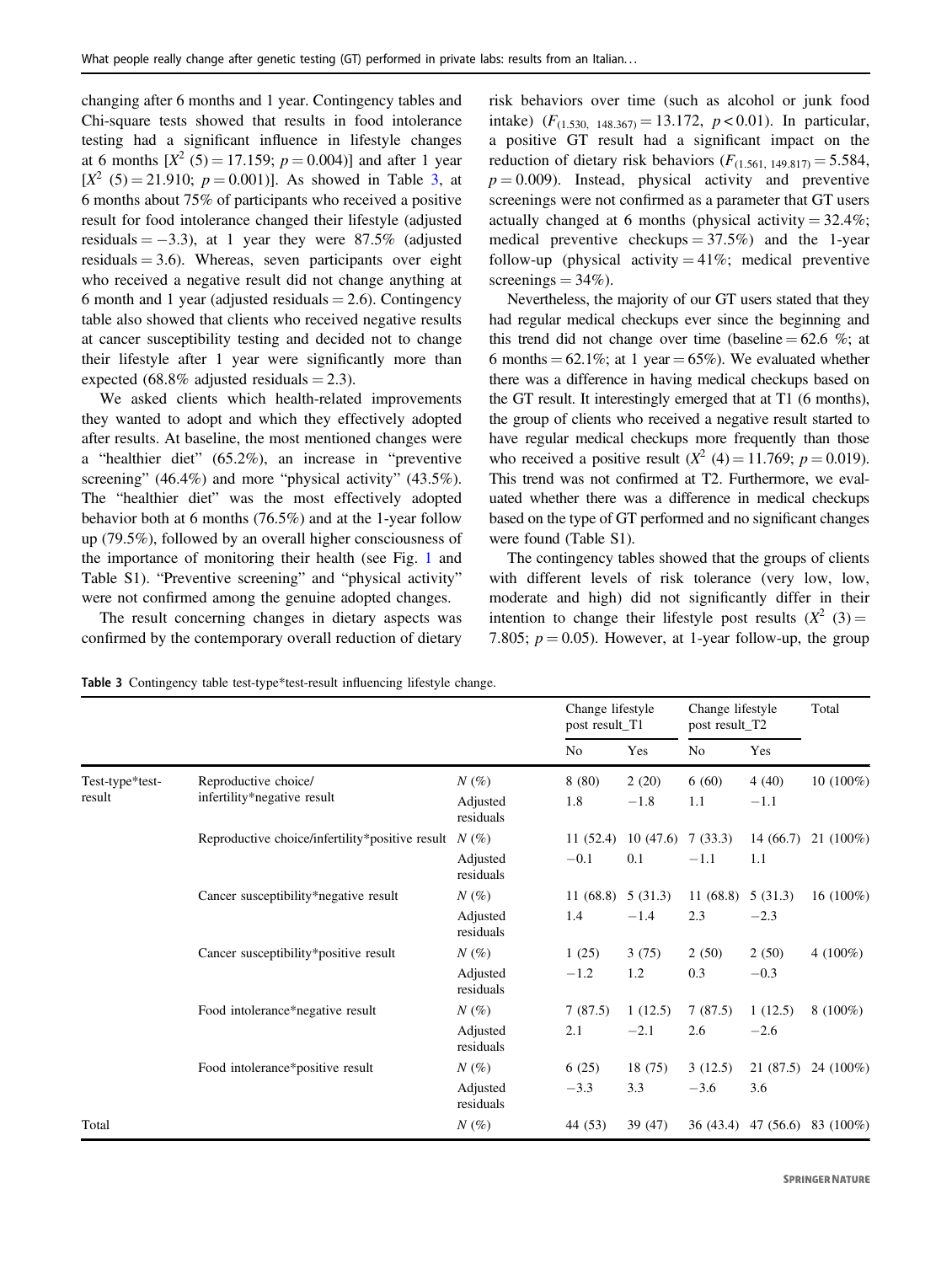<span id="page-5-0"></span>



Table 4 HOS subscales mean scores at T0, T1 e T2.

| Subscale                          | T0 baseline mean (SD) | T1 6-month mean (SD) | T <sub>2</sub> 1-year mean (SD) | F          |
|-----------------------------------|-----------------------|----------------------|---------------------------------|------------|
| Health anxiety                    | 12.73(3.17)           | 9.95(3.95)           | 10.51(2.68)                     | $22.441**$ |
| Motivation to avoid unhealthiness | 17.40 (3.75)          | 15.20 (4.37)         | 15.42 (4.43)                    | $33.142**$ |
| Health esteem and confidence      | 15.58 (2.41)          | 12.86 (4.21)         | 13.03 (4.29)                    | $30.359**$ |
| Health expectation                | 5.01 (2.67)           | 3.69(3.64)           | 3.76(3.77)                      | 66.854**   |

\*\* $p < 0.01$ .

of participants with very low risk tolerance changed their habits significantly more frequently when compared to all other groups (57,8%) ( $X^2$  (3) = 8.877;  $p = 0.03$ ). In addition, the analysis of standardized residual indicated that the "medium risk tolerance" group opted to change their lifestyle less frequently than expected at T2 (15.6%  $[n = 7]$  vs. 41.7% [ $n = 15$ ]; standardized residual = 2.6).

Finally, independent sample *t*-tests revealed that overconfidence only influenced participants' intention to change their lifestyle at baseline (t (96) = 2.228,  $p = 0.028$ ), but no effective changes at 6 months:  $[t (85) = 1.297, p = 1.98]$ and at 1 year  $[t (86) = 0.180, p = 0.858)].$ 

# Health Orientation Scale (HOS) Italian adaptation [\[29](#page-10-0)]

Before testing (baseline), the GT users included in this study showed a high motivation for health promotion and prevention ( $M = 17.40$ ; SD = 3.75), medium levels of anxiety ( $M =$ 12.73; SD = 3.17), health expectation ( $M = 5.01$ ; SD = 2.67), and health esteem  $(M = 15.58; SD: 2.41)$ .

The repeated measure analysis of variance (ANOVA) showed that all psychological aspects significantly changed over time (*MHPP*:  $F_{(1.546, 129.852)} = 22.441, p = 0.000; HES$ :  $F_{(1.442,121.165)} = 30.359$ ,  $p = 0.000$ ; HA:  $F_{(1.463,122.930)} =$ 33.142,  $p = 0.000$ ; HE:  $F_{(1.301, 109.268)} = 66.854$ ,  $p = 0.000$ ). In particular, health anxiety, health expectation, health esteem, and motivation for health promotion and prevention had already decreased significantly 6 months after the receipt of GT results (T1) (see Table 4 for mean scores and standard deviations).

The mixed factorial ANOVA confirmed the effect of time in the HOS subscale decrease, but showed that there was no effect from the type of GT performed (GT for intolerance, infertility problems, or cancer susceptibility) or GT results (positive or negative) on such psychological variables over time. The analysis also revealed that effective behavioral changes at 6 months were related to moderate anxiety levels  $(t (85) = -2.886, p = 0.012)$ . This means that clients who claimed to have actually changed their lifestyle at T1 had significant higher levels of anxiety  $(M = 11.26)$ ;  $SD = 4.64$ ) than clients who did not make any changes  $(M = 8.90; SD = 2.94).$ 

#### Lab contact and decision on sharing results

Figure [2](#page-6-0) reports the percentages of clients who maintained direct contact with the genetic lab, maintained contact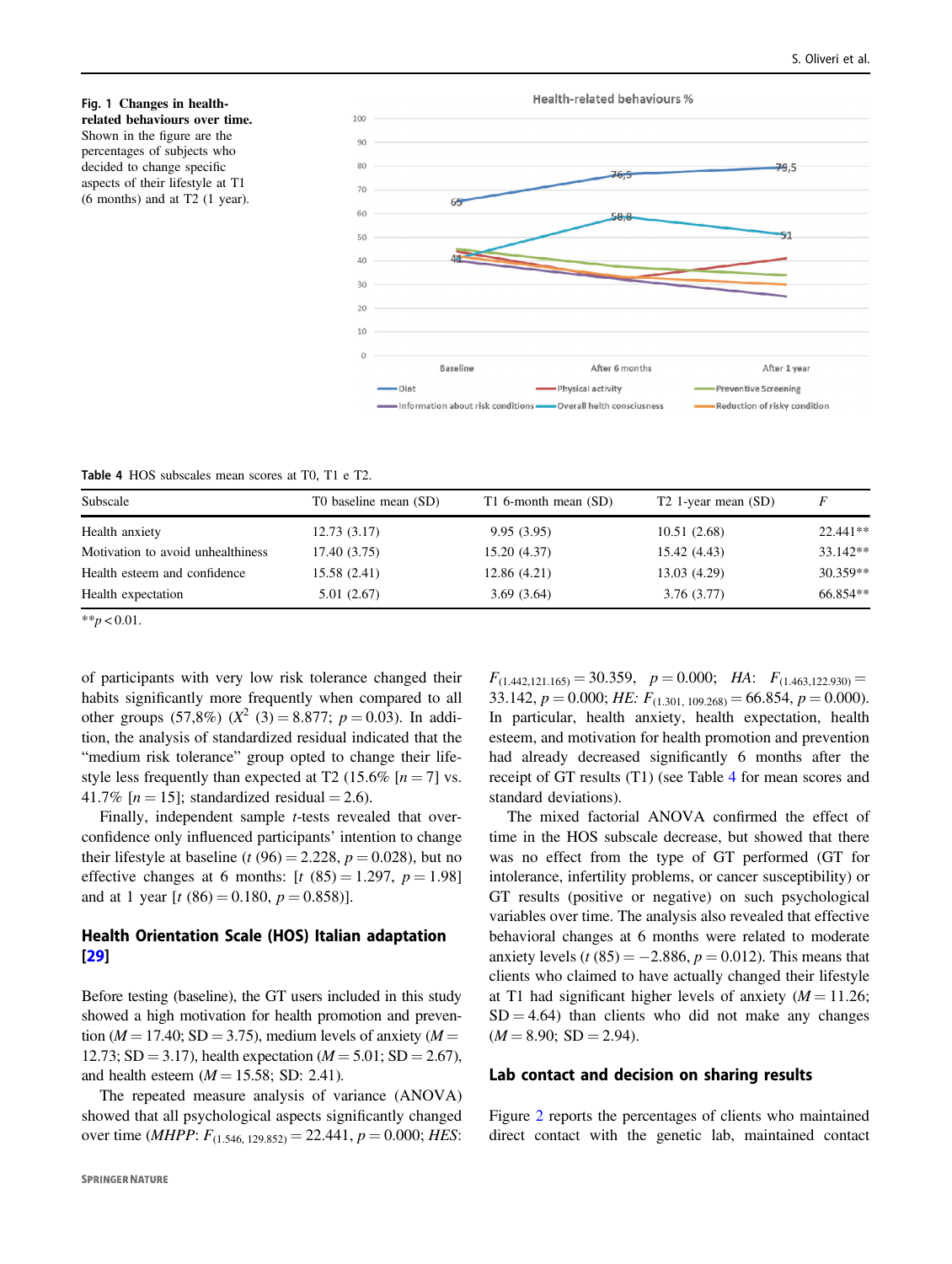<span id="page-6-0"></span>

Fig. 2 Clients' contact with GenomaLab. In the figure are reported the modes of contact that clients preferred to keep with the Lab and to maintain for managing their results, and the relative percentage of subjects at baseline, at T1 (6 months) and at T2 (1 year).



Fig. 3 Clients' preferences in sharing results over time. Shown in the figure are the percentages of participants sharing results with the physician and the family at baseline, at T1 (6 months), and at T2 (1 year).

through their physicians or left the responsibility for the management of results and contact solely in the hands of their physician.

As shown, the number of clients who decided to get in touch with the lab solely through their physician or directly with the lab at baseline was similar (38.4% through a physician and 35.4% directly with the lab). At T1 and T2, there was a decrease in the number of people who left the management of results and contact with the lab in the hands of their physician (see the first three columns in Fig. 2), and an increase in the number of people having direct contact with the lab for the management of results and health issues, even retaining counseling with their physicians (see second columns in Fig. 2).

Finally, at T0, most clients wanted to share their GT results with their physician and only 37% with their family members. At T1, around 82.8% effectively shared results with their physicians and more than 50% with a family member. This last % further increased after 1 year from results, where 70.5% of participants stated that they shared the information within their families (Fig. 3). Furthermore, the choice to share results with their family was not significantly related to the positive or negative outcome of the genetic test, or to the type of genetic test performed (Table S1).

## **Discussion**

Understanding behavioral changes and decisions related to a genetic test result, and the individual tendencies that induce people to make certain choices, has always been an important question in the context of modern, advanced, and accessible genetic technologies [[17,](#page-9-0) [21](#page-10-0), [30](#page-10-0)–[32\]](#page-10-0). Our contribution provides evidence of the long-term impact of genetic test results and genetic risk communication in a European population, the Italian one, where the market of genetic tests is slowly catching on. In particular, we tried to describe how some health behaviors, risk behaviors, choice of sharing results, and psychological tendencies, including anxiety which is highly debated in the literature, change at 6 months and 1 year after receiving the GT results. As summarized in the "Introduction," the influence of certain socio-demographic and clinical aspects of our sample of Italian GT users on the intention to change after results have already been discussed in other contributions [\[26](#page-10-0), [27](#page-10-0)] belonging to the Mind the Risk joint European research program (see "Funding").

What emerged from our follow-up assessment is that approximately the same percentage of participants who, at baseline, stated that they wanted to change their behavior following GT results, actually did so after 6 months (50% with positive results and 21% with negative results). This percentage increased after 1 year (62.3% positive results and 29.9% negative results), regardless of the positive/ negative connotation of results. This would lead us to believe that only people who, from the outset, approach the test with the idea that a genetic predisposition can be "manageable" through their own behavior and who have a high motivation to change, use their results for an effective change of conduct. Support for this idea can also be found in the previous study on the Italian population of GT consumers, which highlighted the presence of high motivation and an internal locus of control (the belief that health is under your own responsibility) in the majority of clients [[27\]](#page-10-0).

What is more interesting now is that a high percentage of subjects who had received a negative outcome (meaning that the genetic variant explaining their clinical condition was not found) also preferred to adopt a healthier lifestyle after receiving the results. In particular, our data showed that at 6 months this group of subjects began to have more regular medical checkups, even more frequently than those who had received a positive result (although this trend was not confirmed at 1 year). One hypothesis is that the population approaches genetic tests with the idea of finding an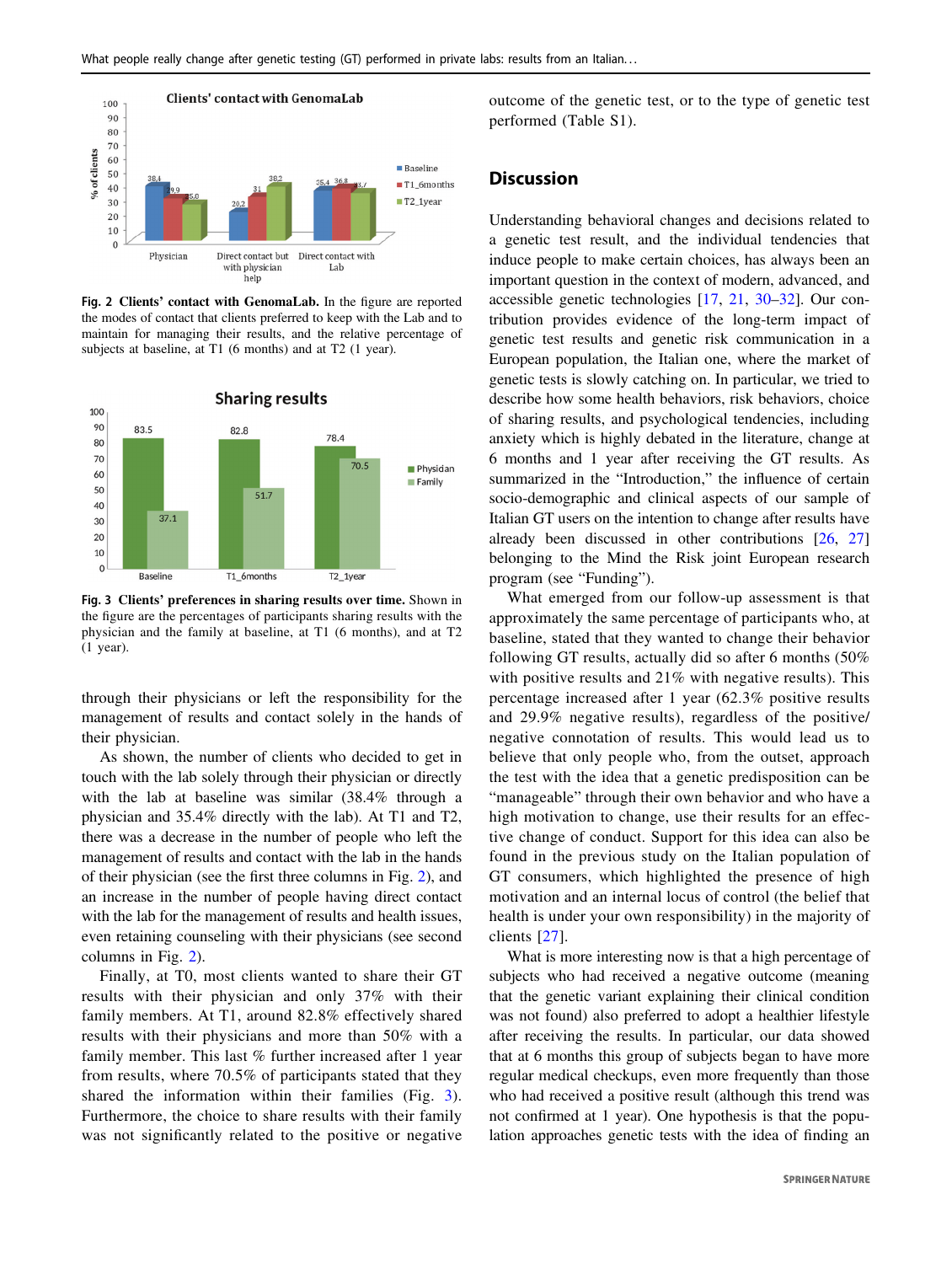almost unequivocal answer to their clinical condition or family "inheritance," and if such "confirmation" cannot be found in their genetic makeup, they feel the need to look for an explanation through other screenings. They basically find no answer to their "clinical question," to their expectations regarding GT results, but this "anxious" search for an unequivocal answer tends to wane over time (after 1 year).

The specific analysis by crossing the type of test performed and the test result, showed that a positive result in GT for food intolerance significantly influenced clients' changes in lifestyle over time, and a negative result in GT for cancer affected the decision not to change at 1 year from results. These findings suggest that the absence of a known variant that predisposes to the risk of cancer makes people feel erroneously reassured, in light of the fact that a large part of tumors has no genetic origin. This is in line with previous evidence which indicates that "false" reassurance may lead to a reduced adherence to necessary evaluations or surveillance, to ignore other risk factors that contribute to disease, or to engage in potentially negative health behaviors [\[33](#page-10-0)–[36](#page-10-0)]. In contrast, a positive genetic test result for food intolerances results in a direct change in health habits (supposedly in their diet).

In a more general analysis relating to the actual longterm behavioral changes adopted by this sample of GT users, a healthier diet and generalized "awareness and attention" toward their own health remain the most mentioned aspects. Physical activity and preventive medical screening remain among the initial intentions and are not confirmed as effective lifestyle changes adopted after 6 months or 1 year.

Overall, risk tolerance and overconfidence do not seem to have a great effect in determining the decision to make lifestyle changes post-GT results, even if at 1 year, people who had a very low risk tolerance resulted in having changed their lifestyle and habits more frequently. This result must be interpreted with caution, due to the fact that we measured participants' risk attitude with measurements validated in the financial area, and not in healthcare research. As Nicholson et al. [[37\]](#page-10-0) argue, risk behavior is patterned: some people have a consistent risk propensity across areas of their life, while others have domain-specific patterns. This implies that risk attitude in one situation is not entirely generalizable to risk propensity in another domain, and personality profiles should be used to predict contextspecific risk attitudes and overall risk-taking. Nevertheless, our results can give an indication of whether these variables should be investigated in a genetic risk information field.

Concerning changes over time in psychological tendencies, our data showed that the effect of time after the receipt of GT results reduced anxiety and worry related to one's health, but at the same time also reduced motivation for health promotion and prevention, health esteem, and

positive expectations toward ones' own health in the future. Such results could mean that GT results do not cause a harmful increase in anxiety, as widely discussed and debated in past literature [[38,](#page-10-0) [39\]](#page-10-0), but induces people to think about their future health condition in slightly more "negative" terms, with the expectation of falling ill in the future. Their positive perception of physical well-being decreases and worryingly also decreases their motivation to avoid the diseases, probably because they believe that they cannot completely avoid health problems in the future because of their genetic makeup. This always leads to a partly deterministic perception of genetic predisposition [\[20](#page-10-0), [40\]](#page-10-0). Another possible interpretation is that a reduced motivation might simply due to the feeling of having already made the necessary changes (if someone is already eating healthily, their motivation to further change their diet might be pretty low, and therefore they may seek other medical solutions to counterbalance the risk).

Our analyses also revealed that clients who claimed to have actually changed their lifestyle at 6 months had significantly higher levels of anxiety than those clients who made no changes. This is an index which demonstrates that, as already argued in the literature, genetic tests do not cause harmful anxiety since the values do not correspond to clinically worrying values. To the contrary, anxiety in this case can act as a mechanism for lifestyle and health behavior changes [[2\]](#page-9-0).

Our data are partially in contrast with what was observed in other studies, for instance that of Bloss et al. [[6,](#page-9-0) [7\]](#page-9-0) who evaluated clients' reactions 3 and 12 months after GT. This evaluation showed no measurable influence on test-takers in terms of anxiety, use of screening tests among test-takers, nor positive lifestyle changes. Nevertheless, we should consider that the sample from Bloss et al. comprised adults primarily recruited from health and technology companies. These recruits underwent DTC-GT within the first years of its commercialization, so they can be defined as early users of novel technologies and as "lay expert" co-constructors of these techniques [[8\]](#page-9-0). Although early users were moved by their "curiosity" to assess their personal risk susceptibilities or to compare their personal genetic risk factors against their family history of disease, they were also aware of the limited added value of this kind of information for lifealtering or lifestyle changing in the absence of a clear clinical application of genetic results. Early adopters of DTC-GT were also motivated by the professional interest in having their personal genome scanned to gain first-hand experience on the product itself. Thus, as observed by McGowan et al. [[8\]](#page-9-0) these users fall into a particular category of consumers when compared to our sample of ordinary citizens.

Finally, from the data it emerged that, as regards GT clients' long-term contacts with the genetic Lab performing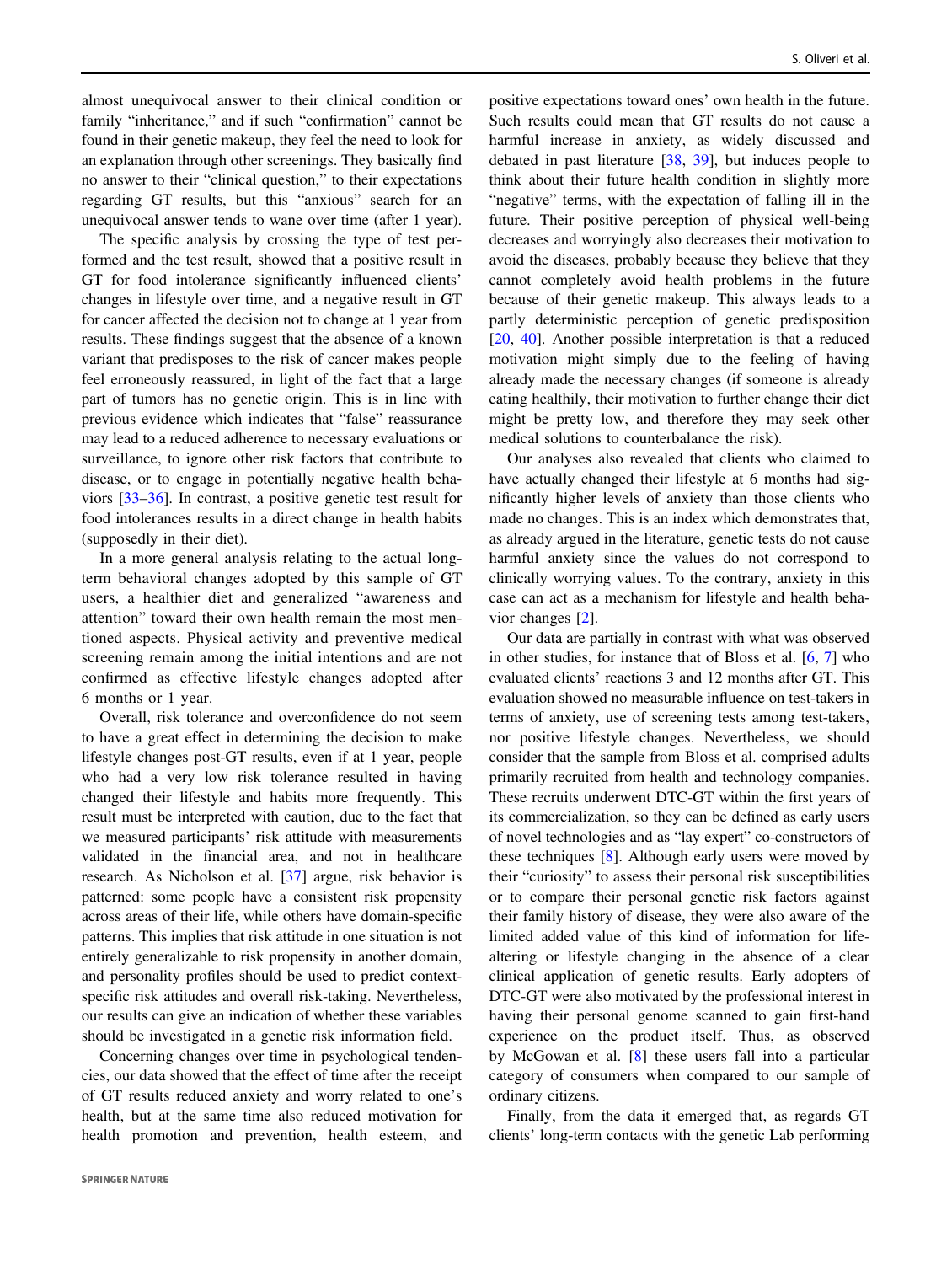the analysis and the decision taken on sharing results, the physician's professional figure remains important in mediating the management of the result and the possible implications related to health/behavior. In Italy, therefore, a phenomenon of pure DTC-GT does not emerge, since in most cases the doctor is present from the outset as a mediator for the analysis and after some time as a support to interpret results (around 60% of clients approached the test through their physician or with his/her help). As already emerged in the previous study, conducted on all clients enrolled at baseline and currently in press [\[26](#page-10-0)], the physician seems to be an important reference figure for managing the genetic results. Despite this, in our current analysis a good percentage of clients preferred to receive their result privately and to be guided by the services offered in a direct relationship with the genetic company (around 35.4% maintained direct contact with GenomaLab). This percentage increased over time if we also consider here the increased number of people who further decided to have "direct contact with the help of physician" at 6 months and 1 year, thus demonstrating a certain desire for freedom in handling the implications of such results [[41\]](#page-10-0). The majority of clients also stated that they shared their results at with the physician (more than 80% if we consider the average of all the different time-points). This demonstrates a frequent shared collaboration between the referred doctor and the patient in genetic decision-making and an attribution of confidence in the doctor.

In this context, however, even if not often mentioned by research participants, the role of the geneticist and genetic counselor should be stressed and further investigated, since their role will be of increasing importance in the future. Indeed, without the appropriate support of geneticists to address the uncertainties that people and families have to manage in the face of a genetic result, the process of coping, adaptation, empowerment, and increase in perceived control toward health could be unsuccessful. Genomics is an area of great development and the role of geneticists and genetic counselors should be optimized.

Finally, with regard to the choice of sharing test results with family members, only a third of participants stated prior to testing that they intended to do so. However, at 6 months more than 50% and at 1 year more than 70% shared results with their families. We wonder whether this choice could be linked to the positive or negative result received, given that the reasons that emerged in past literature for not disclosing results included that test results were uninformative or negative for specific variants [\[42](#page-10-0), [43\]](#page-10-0). Instead, our results showed that, in the Italian population of GT users, this aspect did not influence participants' tendency to share their genetic information with family members.

From the literature, we know that there are several other challenges associated with sharing genetic test results within families, including an incomplete understanding of test results, an emotional distance between family members and poor communication skills [[44\]](#page-10-0). Gallo et al. [\[45](#page-10-0)] summarized the most common reasons for the disclosure of results within a family, such as a close social relationship with the relative, the need for support, or a perceived need to retrieve information about familial risk. In contrast, the main reasons for non-disclosure within a family included a desire to protect family members from troubling information, a sense of guilt or anxiety, avoidance of negative implications, youth/immaturity or, conversely, the family member's advanced age. These could have been the reasons which, at baseline, caused participants to be reluctant in their intention to share results within the family, a trend which then reversed after some time. Indeed, as mentioned in "Introduction," Wöhlke et al. [[25\]](#page-10-0) had already reported the tendency of Italian GT users to take responsibility for the family as regards genetic risk information, that is, as a potential weapon for preventing disease onset or other future clinical conditions in the family, and their intention to share results with relatives. Further studies should investigate cultural differences on such aspects of genetic risk communication.

The study's limitations include the relatively small sample size and lack of gender comparison, due to the predominance of female participants. Another limitation of this research, not specifically connected to the study design, is the lack of a good number of participants who underwent GT for other disease categories (such as Huntington disease or Alzheimer's). Future research could investigate the relationship between genetic risk awareness and people's life decisions.

# Conclusions

In conclusion, our primary finding is that people who undergo GT in order to take care of their health become consciously willing to modify their actual behavior, which results in long-term modifications in their behavior following GT results. This indicates that the determination to change is more affected by the subject's willpower and personal characteristics than by their actual risk level (as determined by the presence or absence of a variant). This evidence should be considered with regard to health-related educational initiatives focused on GT, explaining to individuals that real and persistent changes mainly depend on their willingness to change and not only on the basis of test results. This will also help people to make more informed choices related to genetic issues.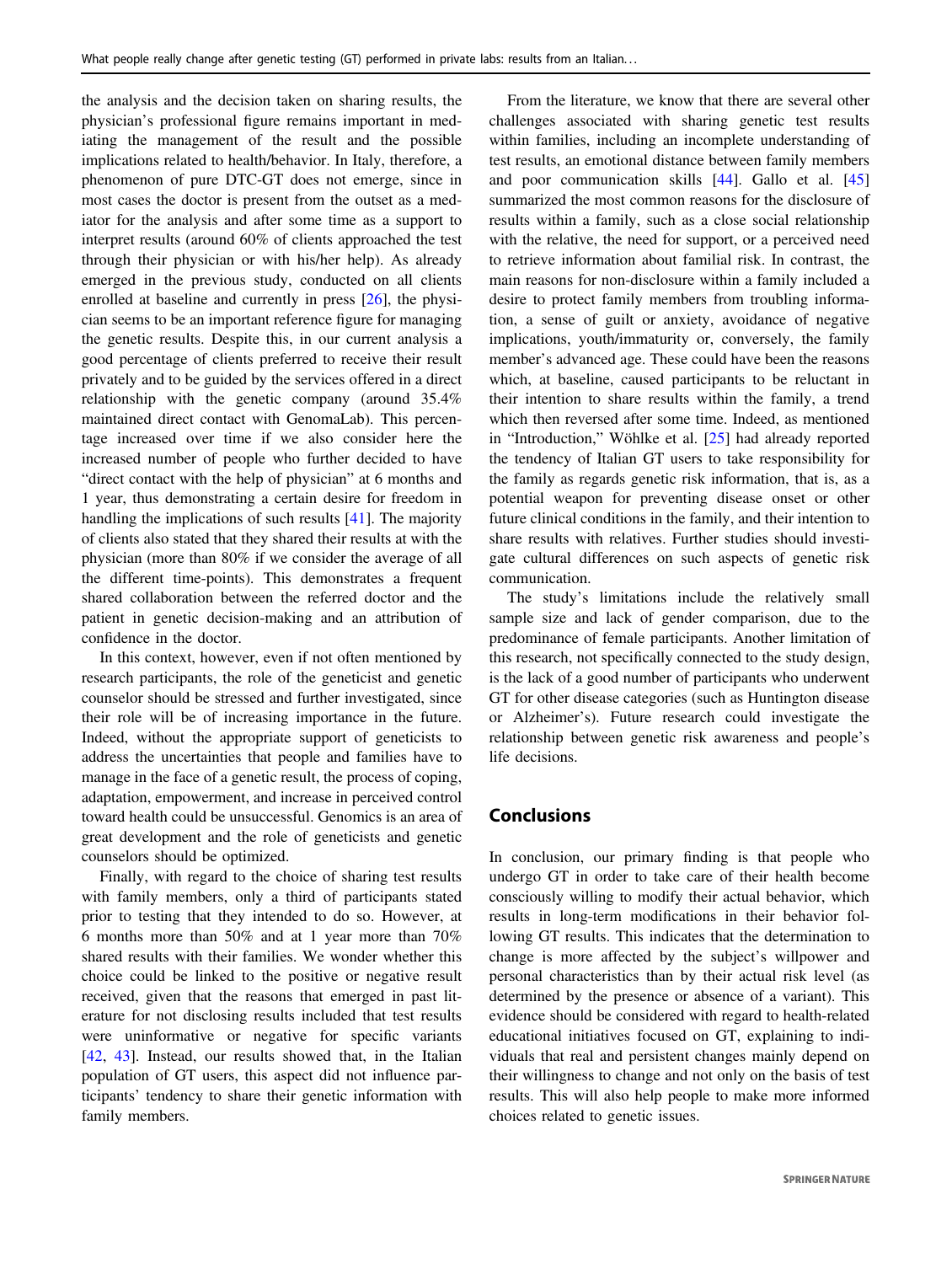<span id="page-9-0"></span>Such studies and results have relevance for the clinical practice, since they allow health professionals (psychologists, geneticists, and counselors) to identify their clients' personality/psychological aspects, which are to be taken into consideration when proposing genetic services/tests. A deeper knowledge of users' profiles and decision-making helps health professionals to tailor risk communication and genetic counseling appropriately, in such a way that GT results could be concretely useful for health-related decisions, rather than finishing as unused information [\[46](#page-10-0)]. This would also allow the management of the possible impact of results on clients' lives.

### Data availability

The datasets used and/or analyzed during the current study are available from the corresponding author on reasonable request.

Acknowledgements We wish to thank FF for his assistance toward achieving the study and the collaboration with GenomaLab; Dr Laura Diano for her contribution to some aspects of the study's design; and Agata Giuliano, Valentina Vitale, and Martina Ortiz for their help in data collection. Giulia Ongaro and Clizia Cincidda are PhD students at the European School of Molecular Medicine (SEMM).

Funding This work was supported by a grant for the "Mind the Risk" project from The Swedish Foundation for Humanities and Social Sciences, which had no influence on the content of this paper (Grant No. M13-0260:1). This work was partially supported by the Italian Ministry of Health with Ricerca Corrente and  $5 \times 1000$  funds.

#### Compliance with ethical standards

Conflict of interest The authors declare no competing interests.

Publisher's note Springer Nature remains neutral with regard to jurisdictional claims in published maps and institutional affiliations.

Open Access This article is licensed under a Creative Commons Attribution 4.0 International License, which permits use, sharing, adaptation, distribution and reproduction in any medium or format, as long as you give appropriate credit to the original author(s) and the source, provide a link to the Creative Commons license, and indicate if changes were made. The images or other third party material in this article are included in the article's Creative Commons license, unless indicated otherwise in a credit line to the material. If material is not included in the article's Creative Commons license and your intended use is not permitted by statutory regulation or exceeds the permitted use, you will need to obtain permission directly from the copyright holder. To view a copy of this license, visit [http://creativecommons.](http://creativecommons.org/licenses/by/4.0/) [org/licenses/by/4.0/.](http://creativecommons.org/licenses/by/4.0/)

# References

1. Hogarth S, Saukko P. A market in the making: the past, present and future of direct-to-consumer genomics. N Genet Soc. 2017; 36:197–208.

- 2. Oliveri S, Howard HC, Renzi C, Hansson MG, Pravettoni G. Anxiety delivered direct-to-consumer: are we asking the right questions about the impacts of DTC genetic testing? J Med Genet. 2016;53:798–9.
- 3. Turrini M. Online genomes: problematizing the disruptiveness of direct-to-consumer genetic tests. Socio Compass. 2018;12: e12633.
- 4. Charbonneau J, Nicol D, Chalmers D, Kato K, Yamamoto N, Walshe J, et al. Public reactions to direct-to-consumer genetic health tests: a comparison across the US, UK, Japan and Australia. Eur J Hum Genet. 2020;28:339–48.
- 5. Covolo L, Rubinelli S, Ceretti E, Gelatti U. Internet-based directto-consumer genetic testing: a systematic review. J Med Internet Res. 2015;17. <https://doi.org/10.2196/jmir.4378>.
- 6. Bloss CS, Schork NJ, Topol EJ. Effect of direct-to-consumer genomewide profiling to assess disease risk. N Engl J Med. 2011; 364:524–34.
- 7. Bloss CS, Wineinger NE, Darst BF, Schork NJ, Topol EJ. Impact of direct-to-consumer genomic testing at long term follow-up. J Med Genet. 2013;50:393–400.
- 8. McGowan ML, Fishman JR, Lambrix MA. Personal genomics and individual identities: motivations and moral imperatives of early users. N Genet Soc. 2010;29:261–90.
- 9. Rafiq M, Ianuale C, Ricciardi W, Boccia S. Direct-to-consumer genetic testing: a systematic review of European guidelines, recommendations, and position statements. Genet Test Mol Biomark. 2015;19:535–47.
- 10. Kalokairinou L, Howard HC, Slokenberga S, Fisher E, Flatscher-Thöni M, Hartlev M, et al. Legislation of direct-to-consumer genetic testing in Europe: a fragmented regulatory landscape. J Community Genet. 2018;9:117–32.
- 11. Sweeny K, Legg AM. Predictors of interest in direct-to-consumer genetic testing. Psychol Health. 2011;26:1259–72.
- 12. Garg R, Vogelgesang J, Kelly K. Impact of genetic counseling and testing on altruistic motivations to test for BRCA1/2: a longitudinal study. J Genet Couns. 2016;25:572–82.
- 13. Roberts JS, Gornick MC, Carere DA, Uhlmann WR, Ruffin MT, Green RC. Direct-to-consumer genetic testing: user motivations, decision making, and perceived utility of results. Public Health Genom. 2017;20:36–45.
- 14. Oliveri S, Ferrari F, Manfrinati A, Pravettoni G. A systematic review of the psychological implications of genetic testing: a comparative analysis among cardiovascular, neurodegenerative and cancer diseases. Front Genet. 2018;9. [https://doi.org/10.3389/](https://doi.org/10.3389/fgene.2018.00624) [fgene.2018.00624.](https://doi.org/10.3389/fgene.2018.00624)
- 15. Malek J, Slashinski MJ, Robinson JO, Gutierrez AM, Parsons DW, Plon SE, et al. Parental perspectives on whole exome sequencing in pediatric cancer: a typology of perceived utility. JCO Precis Oncol. 2017;1:PO.17.00010. [https://doi.org/10.1200/PO.17.00010.](https://doi.org/10.1200/PO.17.00010)
- 16. Stark Z, Schofield D, Martyn M, Rynehart L, Shrestha R, Alam K, et al. Does genomic sequencing early in the diagnostic trajectory make a difference? A follow-up study of clinical outcomes and cost-effectiveness. Genet Med. 2019;21:173–80.
- 17. Stewart KFJ, Wesselius A, Schreurs MAC, Schols AMWJ, Zeegers MP. Behavioural changes, sharing behaviour and psychological responses after receiving direct-to-consumer genetic test results: a systematic review and meta-analysis. J Community Genet. 2018;9:1–18.
- 18. Oliveri S, Renzi C, Masiero M, Pravettoni G. Living at risk: factors that affect the experience of direct-to-consumer genetic testing. Mayo Clin Proc. 2015;90:1323–6.
- 19. Oliveri S, Masiero M, Arnaboldi P, Cutica I, Fioretti C, Pravettoni G. Health orientation, knowledge, and attitudes toward genetic testing and personalized genomic services: preliminary data from an italian sample. Biomed Res Int. 2016;2016:1–9.